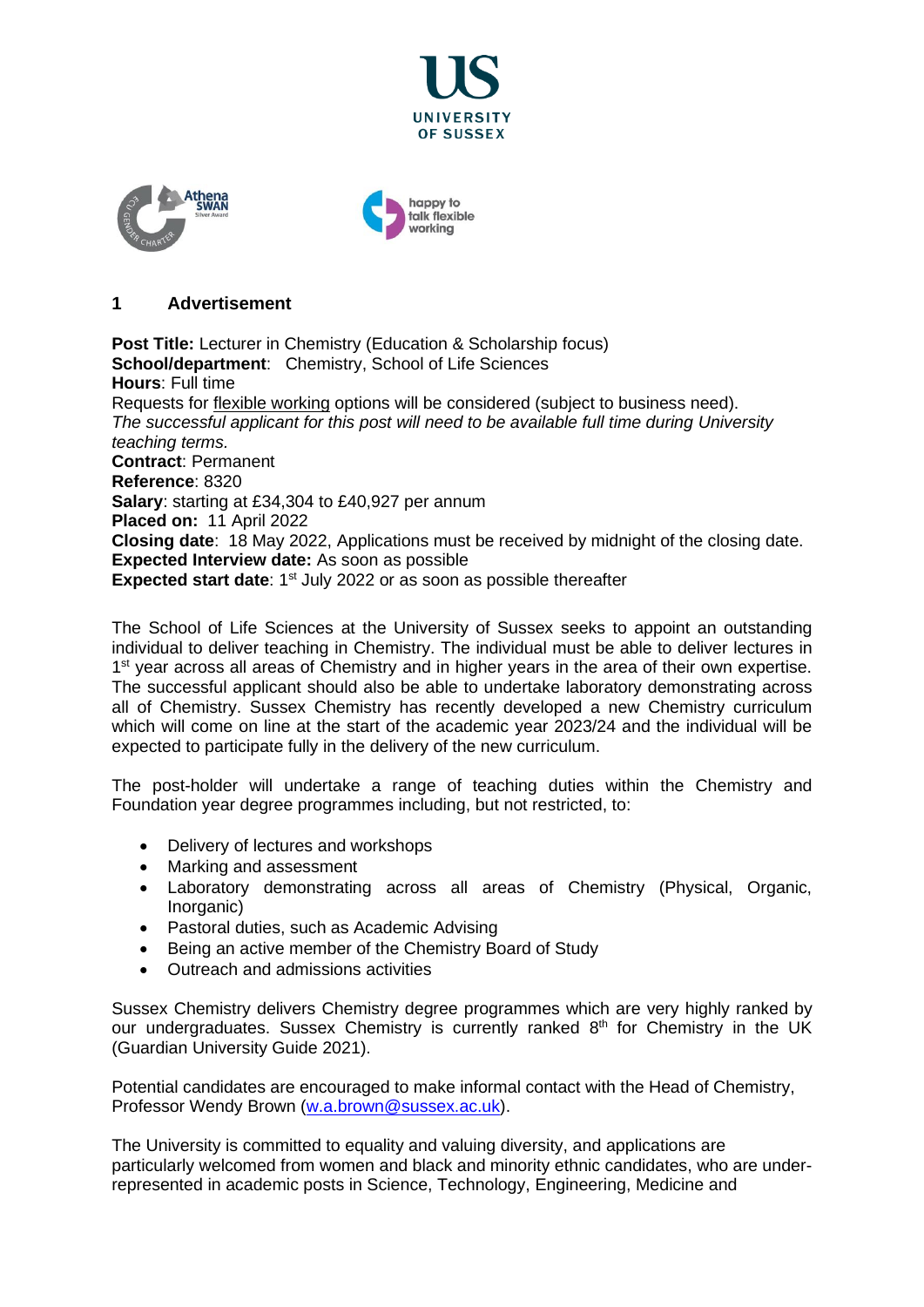Mathematics (STEMM) at Sussex.

*Applications should be accompanied by a full CV, a statement of previous teaching experience, and the names of three academic referees.* 

For full details and how to apply see our [vacancies page](http://www.sussex.ac.uk/about/jobs)

*The University of Sussex values the diversity of its staff and students and we welcome applicants from all backgrounds.*

# **2. The School / Division**

Please find further information regarding Sussex Chemistry at: <http://www.sussex.ac.uk/lifesci/chemistry/>

Further information regarding the School of Life Sciences can be found here: <http://www.sussex.ac.uk/lifesci/>

# **3. Job Description**

Job Description for the post of: Lecturer in Chemistry, Teaching & Scholarship focus

**Department:** Chemistry

**Section/Unit/School:** Life Sciences

**Location:** Chemistry

**Grade:** Grade 7

**Responsible to:** Head of Chemistry and Head of School

# **PRINCIPAL ACCOUNTABILITIES**

- 1. To deliver and contribute to the design of high-quality teaching programmes.
- 2. To play an active role in the delivery of the new Sussex Chemistry curriculum.
- 3. To contribute fully to the School and University by participating in meetings, working groups, committees and other School and University activities.

# **KEY RESPONSIBILITIES**

### **1. Teaching and Learning Support**

1.1 Contribute to the planning, delivery and assessment of high-quality undergraduate teaching, in liaison with the relevant programme and course convenors.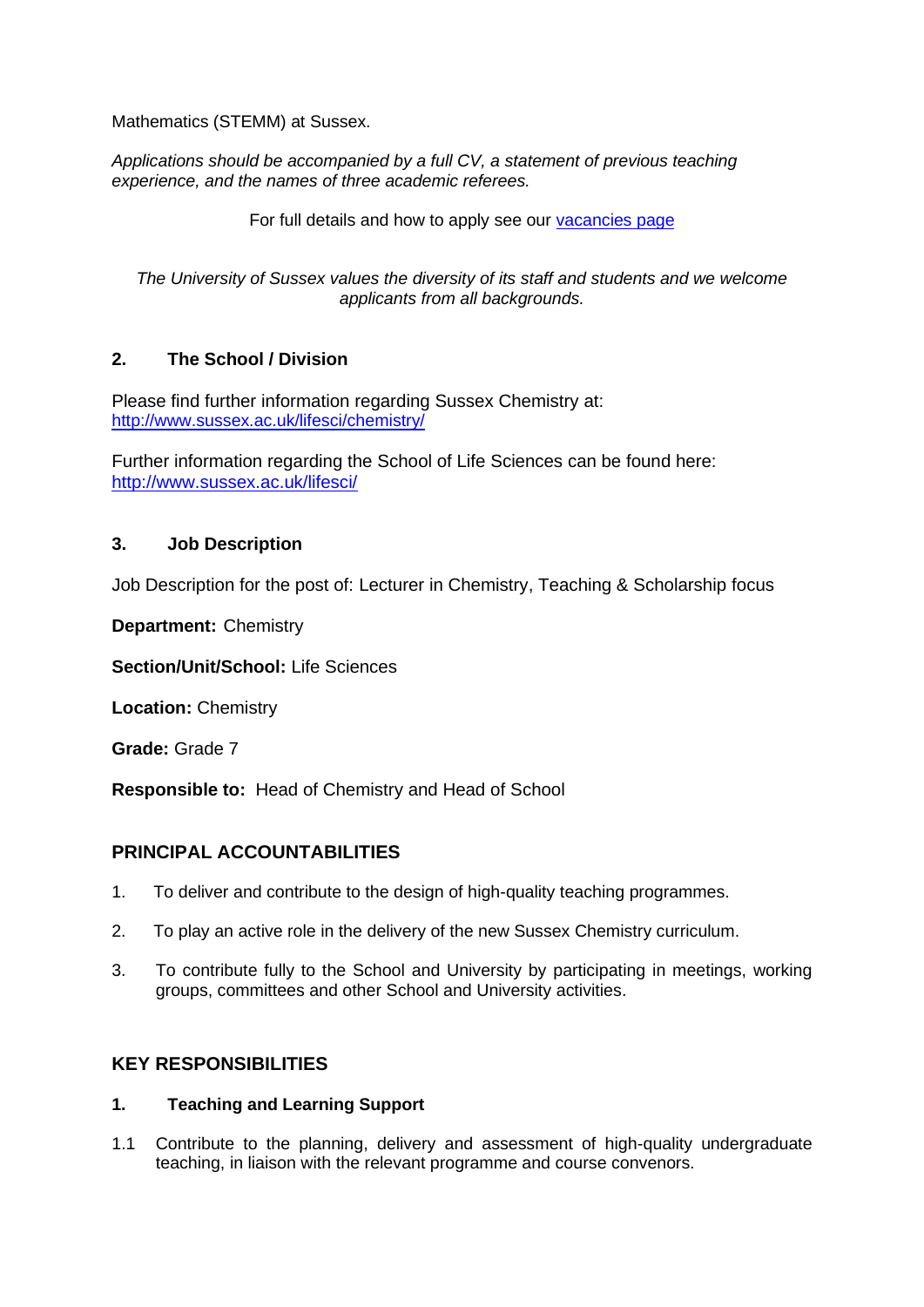- 1.2 Contribute to the development, design and management of courses and new curriculum proposals that are attractive to students.
- 1.3 Ensure that teaching content, methods of delivery and learning materials meet the defined learning objectives, including the use of appropriate technology.
- 1.4 Set, mark, and assess coursework and examinations; select appropriate assessment instruments and assessment criteria; and provide constructive and comprehensive feedback to students.
- 1.5 Ensure that teaching materials remain up-to-date and relevant, incorporating advances in the subject area into the course of study.
- 1.6 Develop and maintain an understanding of appropriate pedagogy in the subject area and respond to challenges.
- 1.7 Supervise the work of undergraduate and taught postgraduate students, providing them with advice on study skills, projects, and placements.
- 1.8 Undertake and complete administrative duties required in the professional delivery of teaching.
- 1.9 Make a significant contribution to the accreditation of courses and quality-control processes.
- 1.10 Undertake academic advising duties, and provide first-line support for sensitive issues, referring on as appropriate to services providing further assistance.
- 1.11 Adopt an approachable and accessible attitude towards students, offering office hours, informal advice etc.
- 1.12 Transfer knowledge in the form of practical skills, methods and techniques.
- 1.13 Supervise the work of students, provide advice on study skills and help them with learning problems.

#### **2. Scholarship & Enterprise**

2.1 Continually updated knowledge and understanding in field or specialism, and engage in continuous professional development.

### **3. Contribution to School & University**

- 3.1 Attend and contribute to Department and School meetings.
- 3.2 Engage in activities beyond day-to-day teaching duties, for example Admissions Days and Outreach activities.
- 3.3 Assist with undergraduate recruitment.
- 3.4 Participate in School or University working groups or committees, as required.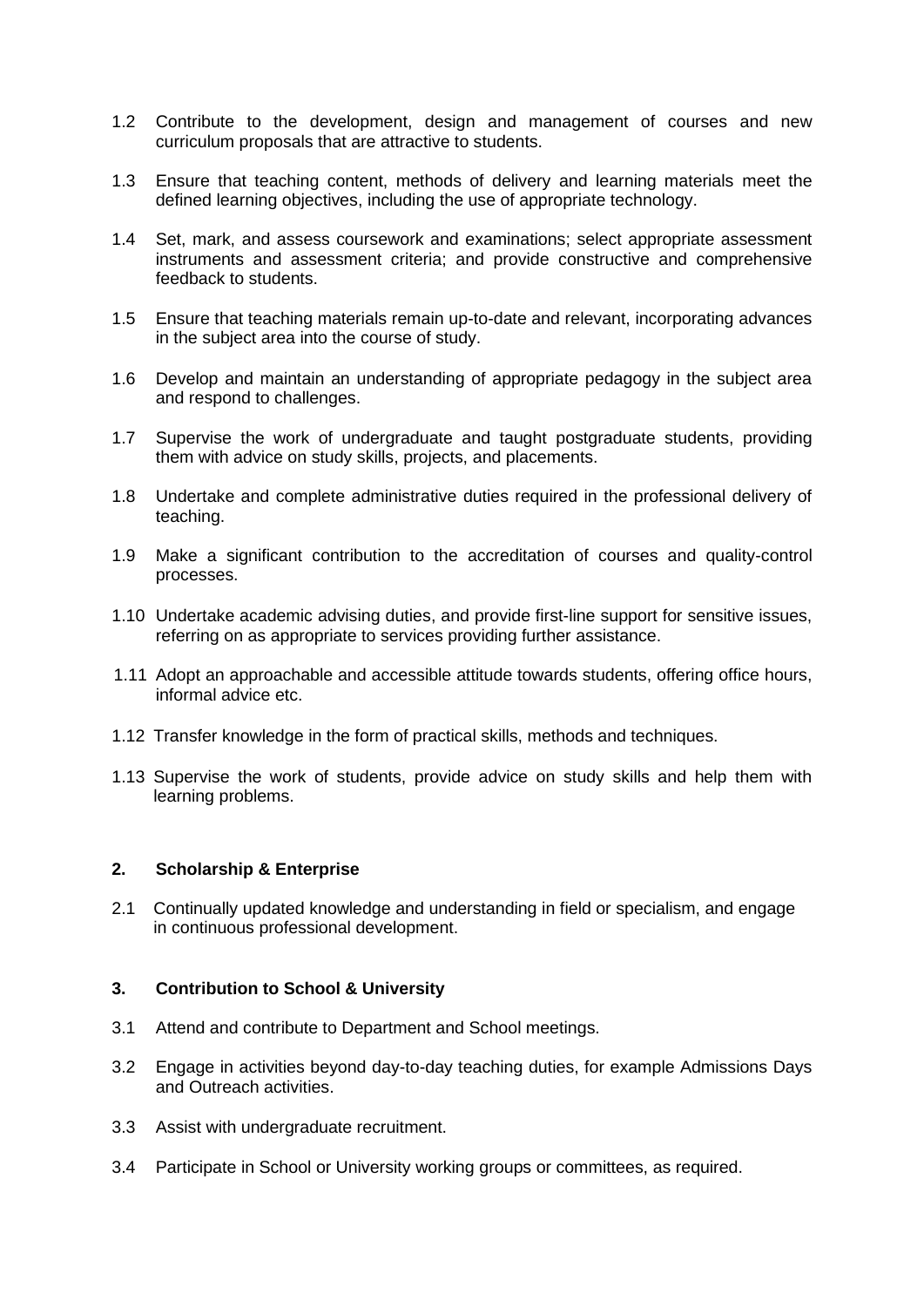3.5 Undertake additional administrative duties, as required by the Head of Department and/or Head of School.

### **4. Role-specific duties**

- 4.1 Deliver lectures in various areas of Chemistry.
- 4.2 Undertake laboratory demonstrating in Organic, Inorganic and Physical Chemistry.
- 4.3 Undertake marking of laboratory reports and coursework/problem sets in Organic, Inorganic and Physical Chemistry.
- 4.4 Lead workshops and problem classes in all branches of Foundation,  $1^{st}$  and  $2^{nd}$  year undergraduate Chemistry.

This Job Description sets out current duties of the post that may vary from time to time without changing the general character of the post or level of responsibility entailed.

### **4. Person Specification**

### **ESSENTIAL CRITERIA**

- 1. Normally educated to doctoral level, or other equivalent qualification, or appropriate level of experience, as appropriate to the discipline.
- 2. Experience of teaching or delivering professional training.
- 3. Ability to deliver lectures and workshops across all Chemistry areas at Foundation and year 1 level and to deliver lectures and workshops in their own specialism at higher levels.
- 4. Ability to deliver laboratory demonstrating across all Chemistry areas.
- 5. Excellent interpersonal skills, with the ability to engage with students using a variety of teaching methods.
- 6. Excellent presentation skills, with the ability to communicate effectively, both orally and in writing, with students, colleagues and external audiences.
- 7. Ability to work individually on own initiative and without close supervision, and as part of a team.
- 8. Ability to exercise a degree of innovation and creative problem-solving.
- 9. Excellent organisational and administrative skills.
- 10. Ability to prioritise and meet deadlines.